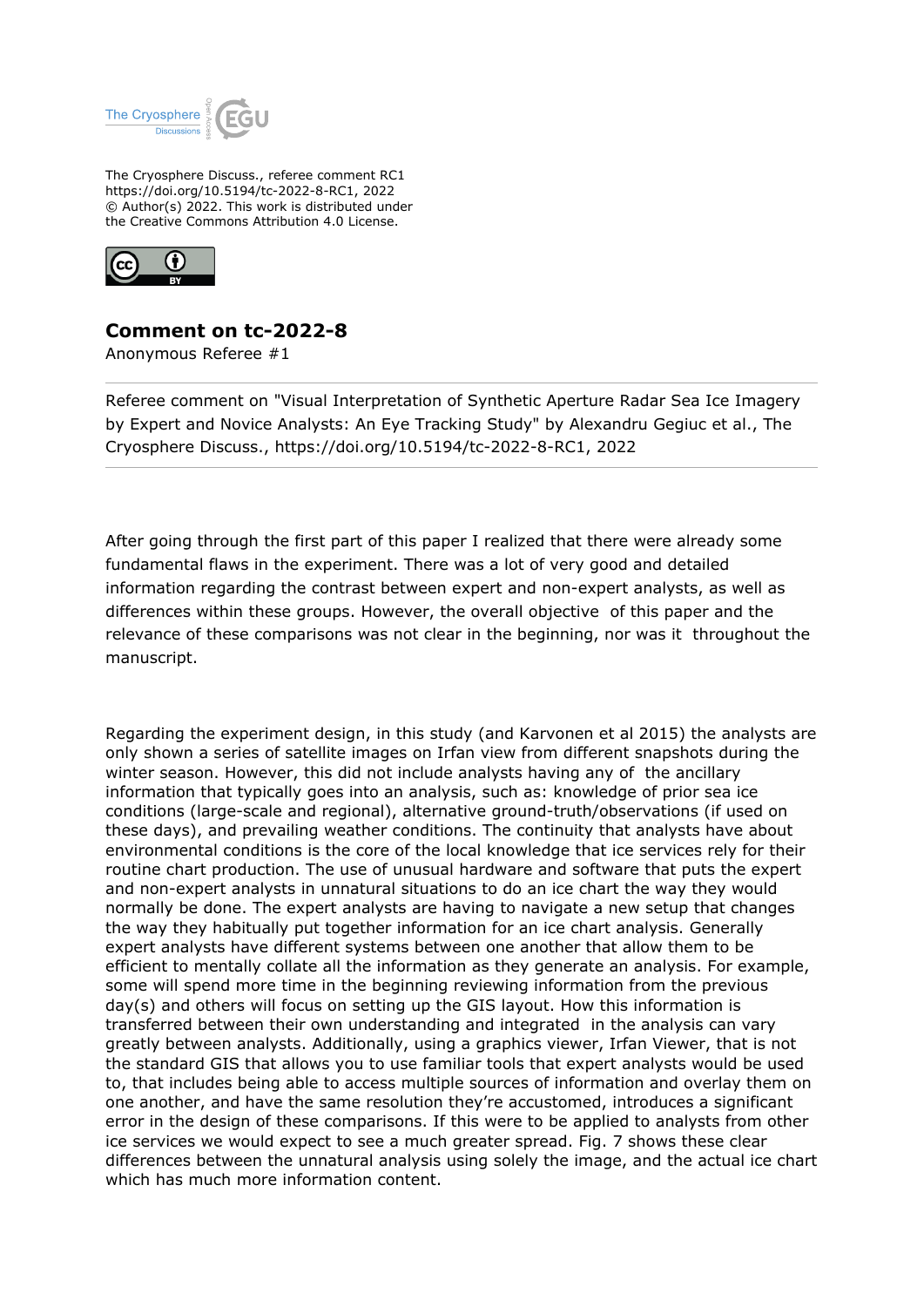Regarding the issue of using this method to measure uncertainties of human perception, rather than trying to pick out a signal from noisy and subjective data, such as human bias, intercomparison studies between sea ice features in different products are a more accurate assessment of subjectivity and experiments are easier to carry out, especially when there's such a critical need to evaluate multiple skill sets of ice analysts from various international agencies. Studies like the Karvonen et al, 2015 and Cheng et al, 2020, do these types of comparisons on heavily processed datasets, where drawing the delineations between areas by the analyst is not required. Given that reference data is useful for quantifying the ability of automation to capture the variability in sea ice, an independent variable in which to compare a real vs controlled situation is necessary when it comes to human subjectivity. There does not seem to be anything in the paper that supports the assumption that the areas where one tends to focus should correlate with lower confidence, thus higher uncertainty. Please refer to my previous comment above describing how analysts use information. The conclusion that analysts use more cognitive effort in areas where there is more uncertainty is also not convincing given the spread of the expertise included in the small sample size of this preliminary experiment. This same expert analyst from one ice service would not be expected to be as proficient in understanding ice conditions in different areas covered by other ice services due to different environmental conditions, such oceanographic and weather conditions, nor would they have expertise on the regional variability of the ice.

Despite the small sample size and relatively new approach that this proposed methodology could add in understanding uncertainties introduced by ice analysts, the initial outcomes from this case study does not add any value to the work already being done to resolve the issues of subjectivity in ice charts. Though the authors state in conclusions (5.1) this was proof of concept and they recognize a larger sample if needed, this current experiment design is not a reasonable method and complicates the evaluation process further because there are more variables that need to be taken into account regarding the expertise of the user and the amount of information that is available to them. This method would be especially challenging during the melt and summer seasons where the spread is going to significantly vary due to the geophysical limitations with the satellite sensors. Therefore, the continuity of the analyst needs to be taken into account, similar to weather forecasters, and the amount of time it takes for them to understand the situation should not be as significant a factor as how close the analysis is to actual environmental conditions.

Last, this method is not easily feasible, economically or timewise, to use with ice analysts. Though the cost of the eye-tracking software is a factor, the usefulness is more related to the amount of time ice analysts are able to spare outside of operations to provide feedback towards these types of intercomparison studies. This approach is far more cumbersome to implement and open to further interpretation, rather than developing a more scientific metric-based evaluation to analyze uncertainties with subjectivity in ice charts.

The current method does not support the outcome that "the long fixation duration are connected with larger uncertainties in the final ice charts" stated on P27 L5, as there are a number of other factors which can be affecting the analysts decision-making. It is important that these types of studies are being developed so we can understand the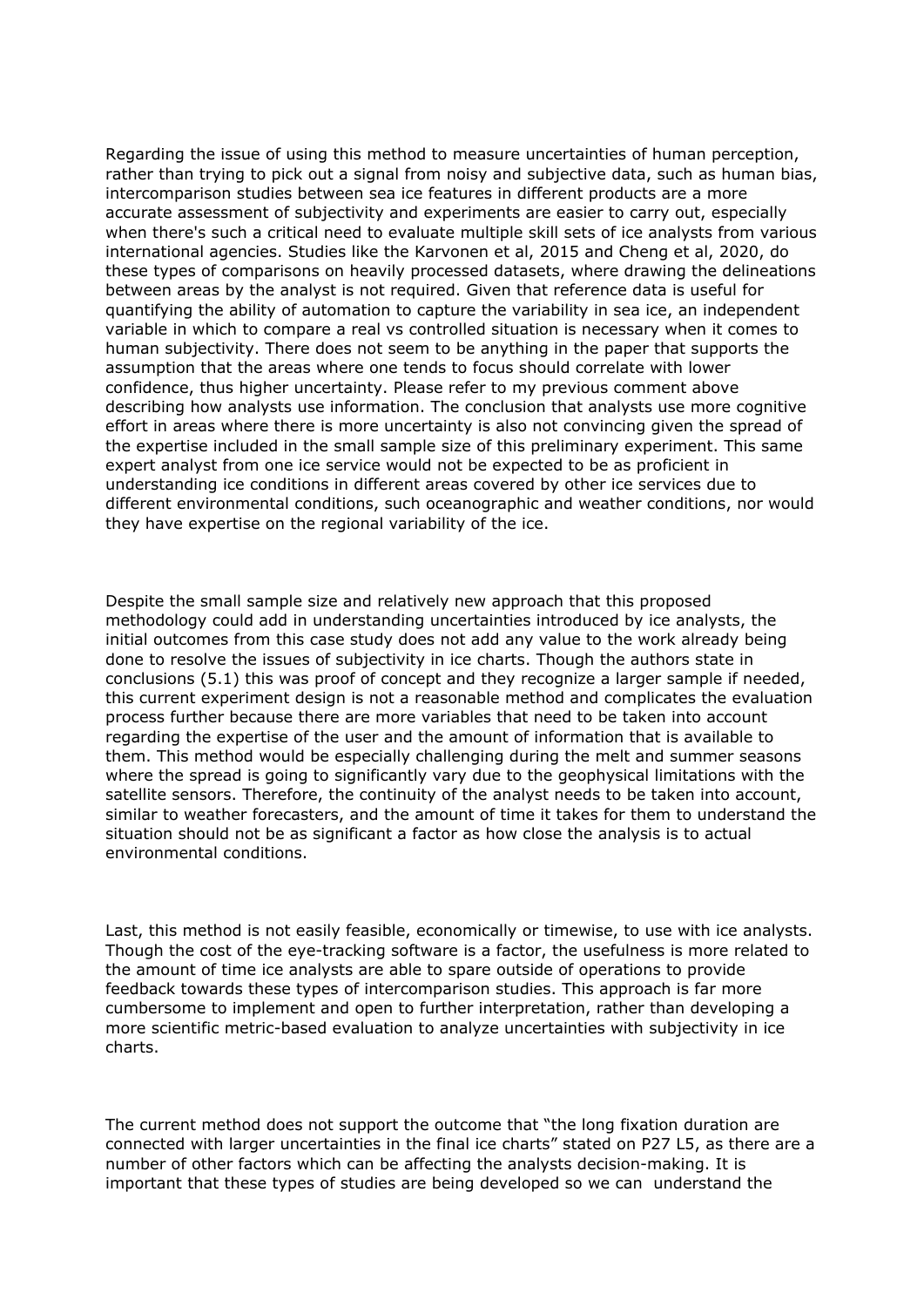human bias in ice charts and it is great to see these new and innovative approaches. However, the experiment in this methodology needs to be 1) redesigned to allow the analysts to include additional sources of information that they would regularly require for routine ice analysis, as well as 2) putting them in their normal working environment using the common systems that they are familiar with. This will allow them to use all necessary sources of information without compromising the functionality or spatial resolution in which they're familiar and will allow for more appropriate assessments on the subjective nature between expert and non-expert analysts.

Reference: Cheng, A., Casati, B., Tivy, A., Zagon, T., Lemieux, J. F., & Tremblay, L. B. (2020). Accuracy and inter-analyst agreement of visually estimated sea ice concentrations in Canadian Ice Service ice charts using single-polarization RADARSAT-2. The Cryosphere, 14(4), 1289-1310.

The following are specific comments from the first part of the paper:

----------------------------------------------------------------------------------------------------- ------------------------------------

P2 L9: use of term inconsistencies

P2 L10 Replace "miss-classification" with "misclassification".

P2 L10-12: wouldn't areas that require more cognitive effort be prone to less missclassification? The following sentence then states that areas less restrictive to navigation are more flawed. Ice analysts spend more time on areas where high traffic areas are known to be, including areas that are more restrictive, as a safety precaution. If areas are less restrictive, ideally they would require less cognitive effort. These sentences contradict one another. Additionally, the combination of both sea ice regimes and level of regulation in a given area for ice charting has significant implications on how analysts focus on the attention to detail in a particular area. Sea ice operations in the Baltic and the Arctic are often confused so this should specify that this paper is focused on the Baltic.

P2 L12-13: What is not being highlighted is that experts are able to map large sea ice covered areas because they have continuity in observing how the ice is changing on a daily or weekly basis. This is very different from someone who understands how to interpret sea ice in SAR imagery and may be looking at it for the first time, without having knowledge of environmental conditions in the area. This statement is incredibly misleading.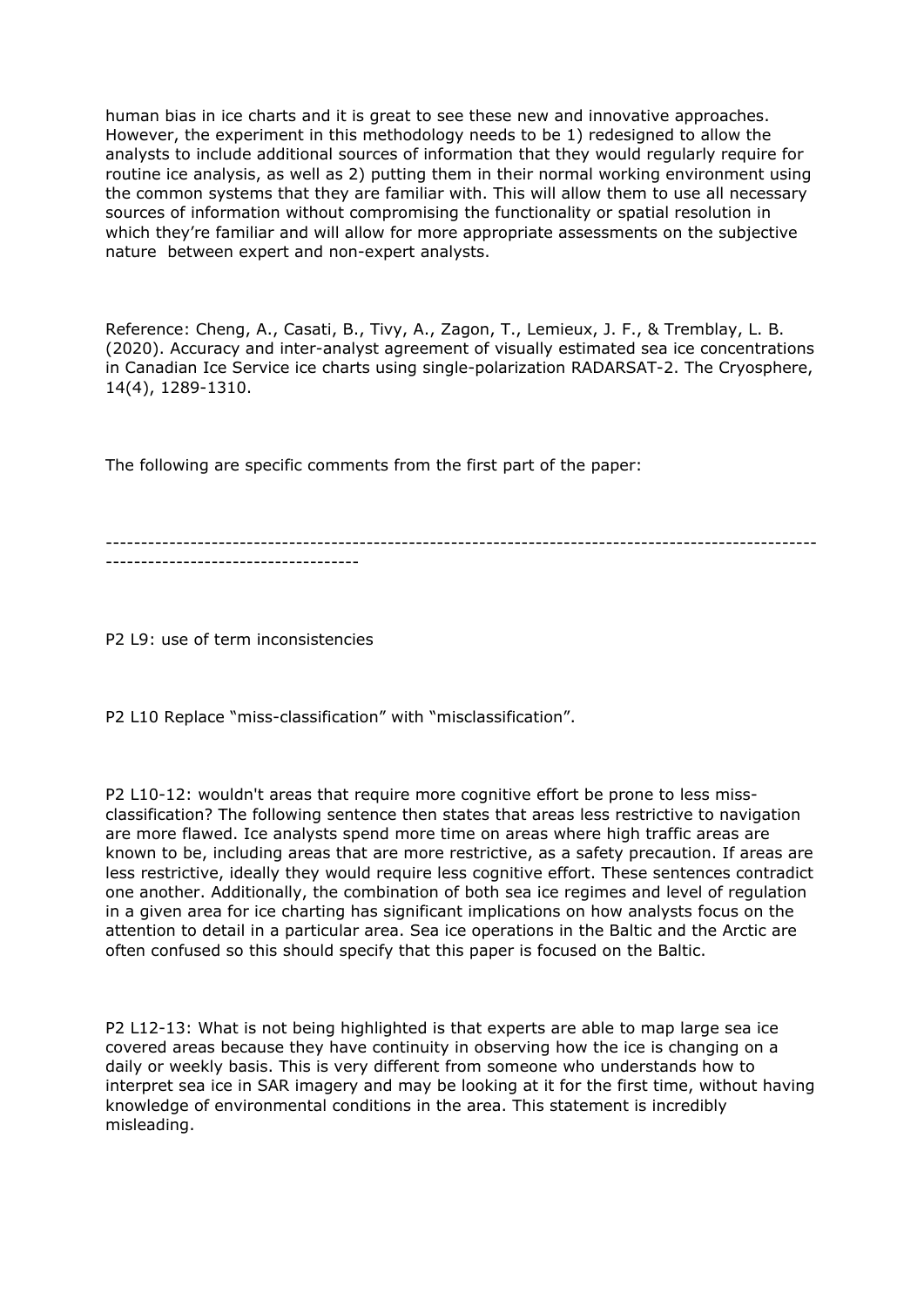P2 L15: What is the purpose of this paper? To use eye-tracking as a metric to calculate uncertainty? If so, this should be stated clearly.

P2 L14 Confusion of terminologies, "open ice" and "very open ice" refer to concentration and not to whether the ice thicknesses are mixed.

P2 L16: What is meant by "large areas?" Does this mean synoptic? If so, up-to-date information is required at meter scale resolution, especially for tactical navigation. For route planning, large-scale information is more useful. Depending on the area, navigators require both but the "typically over large areas" simplifies the needs of maritime users and their data requirement needs.

P2 L24: need to include the challenges that snow cover and melt have on the surface roughness because this is the key challenge in sea ice monitoring and one of the main reasons for ice charts continuing to be fully manual, as opposed to semi-automated.

P2 L26: Sentence needs to be revised.

P2 L31: Is there a metric used in this comparison?

P4 L7-8 MANICE gives only a brief outline of ice charting practices, specific to Canadian Ice Service, and more the type of information content to be found in ice charts.

P4 Table 1: New ice and level ice categories are typically not used in sea ice concentration analysis.

P4 L16-18 Check Zakhvatkina et al 2019 reference is an overview, maybe more just what AARI have been doing?

P5 L1: Omit "Even"

P5 L10: Omit "for long"

P6 L1: Revise, awkward. Suggestion: "The FIS ice analysts have experience with analysing